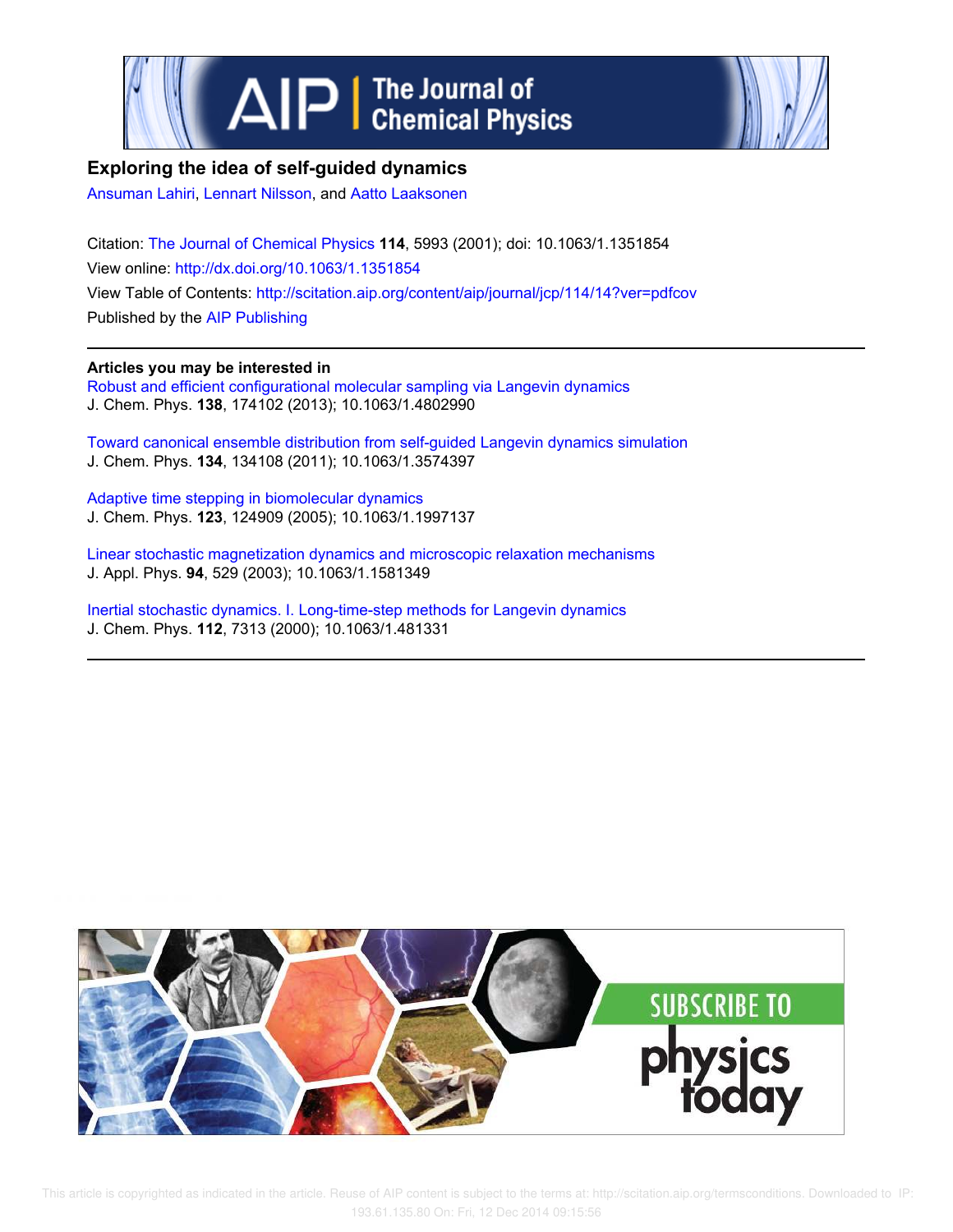# **Exploring the idea of self-guided dynamics**

Ansuman Lahiri

*Division of Physical Chemistry, Arrhenius Laboratory, Stockholm University, S 106 91, Stockholm, Sweden*

Lennart Nilsson

*Center for Structural Biochemistry, Department of Biosciences at NOVUM, Karolinska Institute, S-141 57, Huddinge, Sweden*

#### Aatto Laaksonen

*Division of Physical Chemistry, Arrhenius Laboratory, Stockholm University, S 106 91, Stockholm, Sweden*

(Received 15 May 2000; accepted 9 January 2001)

We have examined the recently proposed concept of self-guiding in the context of both stochastic and deterministic dynamics of a test particle in a double-well potential. In contrast to the original suggestion, results from our stochastic dynamics simulations indicate that enhancement of the systematic part of the force by introduction of a self-guiding term actually decreases the sampling efficiency of the system. It was found that only by substantially reducing the correlation between the actual force and the self-guiding force an enhancement in sampling could be achieved. In a deterministic analog of the same problem, constructed by coupling the test particle to a bath of a number of harmonic oscillators, an analogous reduction in the barrier crossing rate could be observed for the case when the actual force and the biasing force were strongly correlated. However, even a moderate decorrelation resulted in appreciable enhancement in barrier crossings. For the deterministic dynamics of the test particle uncoupled to the bath, no decrease in sampling was observed. We suggest that depending on the inertial memory of the system, the degree of correlation between the actual and the biasing force determines whether sampling will increase or not. This provides a unified picture and gives us insight about the applicability of the method under different simulation conditions.  $\oslash$  2001 American Institute of Physics. [DOI: 10.1063/1.1351854]

## **INTRODUCTION**

To have theoretical insight into many molecular processes and phenomena in biophysics, one needs to explore the conformational space of the macromolecules. In spite of rapid advances in computational techniques and hardware, this is still a daunting task considering the dimensionality and complexity of the conformational space of a macromolecule. Methods that in some way or other expedite the search process are therefore much welcome to investigators.

One recent method<sup>1,2</sup> proposed to achieve a substantial speeding up of the search process by selectively influencing the ''systematic part'' of molecular motion. In the framework of molecular dynamics (MD), this was achieved by adding a contribution of the average force from a few previous time steps to the force acting at the present moment. For macromolecules, an additional prescription was suggested to separately enhance ''systematic parts'' of motion from random components of the forces, by defining bonded substructures.<sup>1</sup> The biasing force for an atom in a given substructure, i.e., the average force of some previous steps, came from contributions outside this substructure. The exact contribution and the averaging times were selected empirically. Application of the above method to Lennard-Jones spheres, alanine dipeptide, and a 16-residue synthetic peptide showed a dramatic improvement in conformational search.

Usually, in methods with similar objectives, such as multicanonical MD (Ref. 3) or conformational flooding,  $4$  one first carries out a preliminary exploration of the conformational space and with the knowledge of the potential energy surface thus gained, biases it suitably either to get enhanced sampling of the less accessible regions or to escape from a local minimum. In contrast, the self-guided MD method, along with the recently proposed method of stochastic scaling of intermolecular interactions,<sup>5</sup> bias the energy surface ''on the fly'' and thus offer definite advantages over other methods.

Stochastic dynamical models in bistable potentials are quite popular for various applications in physical, chemical, and biological systems. In many cases involving the dynamics of a macromolecule, one is actually interested in only a few degrees of freedom in which major movements ("essential dynamics'') are taking place<sup>6</sup> and the dynamics of the rest can be ignored or taken care of in a relatively approximate manner. Consideration of stochastic dynamics thus becomes relevant, because in most cases, the effect of bulk solvent molecules or the effect of the ''scaffolding'' part of the macromolecule on the important degrees of freedom can be seen as a stochastic perturbation and modeled as such. An example of such approximation is a recently proposed model that represents the domain motion in a macromolecule during conformational transitions as a stochastic dynamics in a two-dimensional energy surface where the potential wells were designed to mimic Lennard-Jones or Morse potentials.<sup>7</sup>

In the present study, we have applied the idea of selfguiding to stochastic dynamics in low dimensions to have a better understanding of the functioning of the method. By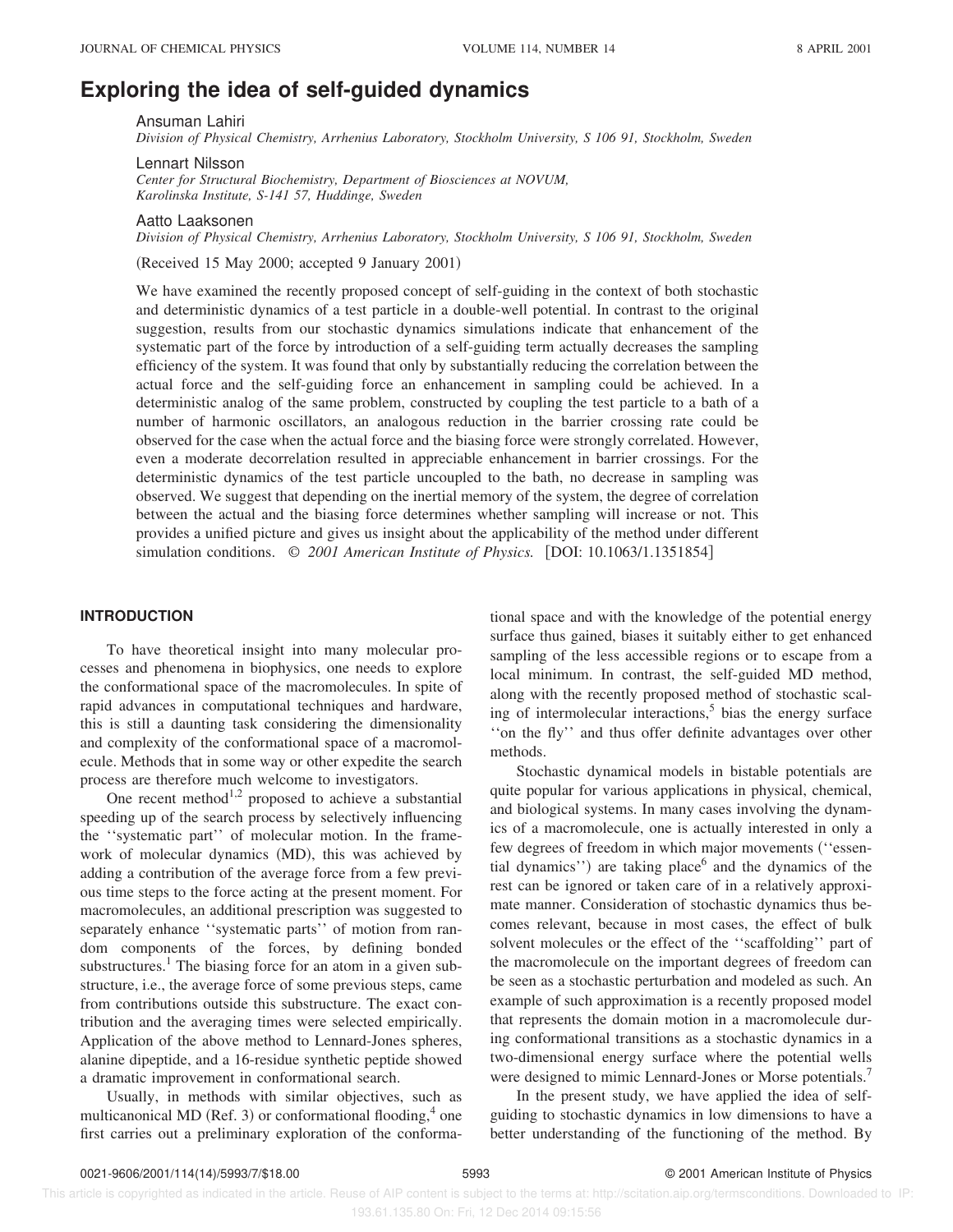

FIG. 1. Double-well potentials in one dimension with  $\alpha=0.1$  (solid line),  $\alpha=0.5$  (dashed line), and  $\alpha=0.9$ (short dashes).

comparing the behavior of our system in the diffusive stochastic dynamics regime with self-guided molecular dynamics simulations, we find that while for stochastic dynamics the rate of barrier crossing decreases with increasing  $\lambda$  (a parameter that modulates the contribution of the biasing force to the dynamics), this behavior can be observed for the case of molecular dynamics only when the correlation between the systematic force and the self-guiding force is very high. For a moderate lack of correlation between the latter two quantities, the barrier crossing rate increases with  $\lambda$ . We argue that this difference in behavior between molecular dynamics and stochastic dynamics may stem from the fact that in the case of stochastic dynamics, the memory of the velocity from the previous step is completely lost.

### **COMPUTATIONAL DETAILS**

We compare the behavior of different dynamical schemes with double-well potentials defined by the quartic polynomial<sup>8</sup>

$$
V(x) = 3\,\delta x^4 + 4\,\delta(\alpha - 1)x^3 - 6\,\delta\alpha x^2 + 1,\tag{1}
$$

where

$$
\delta = \frac{1}{2\alpha + 1}.
$$

In Fig. 1, we depict this function for various values of the parameter  $\alpha$  within the range  $0 \le \alpha \le 1$ . The function has a fixed minimum (which is also the global minimum) located at  $x=1$ , a fixed barrier of unit height at  $x=1$ , and a minimum of variable height located at  $x=-\alpha$ . One can also recast  $\alpha$  in terms of a more physically meaningful parameter by considering the ratio of well depths,

$$
\gamma = \frac{V(0) - V(-\alpha)}{V(0) - V(1)}.
$$
\n(3)

To make the potential surface more complicated, one can move to a larger number of dimensions

$$
V(\mathbf{x}) = \sum_{k=1}^{D} V_1(x_k),
$$
\n(4)

where  $V_1(x_k)$  is the one dimensional double well potential given by Eq.  $(1)$  and *D* is the number of dimensions. The potential hypersurface gets fairly complicated with an increase in the number of dimensions as the number of wells increase as  $2^D$ , of which the global minimum well depth remains unity while the other wells have depths of  $\gamma$ ,  $\gamma^2$ , ...,  $\gamma^D$ . Figure 2 shows a plot of the potential energy surface for two dimensions. The global minimum is at  $(1,1)$  and the shallowest one is at  $(-\alpha,-\alpha)$ , while the other two minima have equal depths.

In the self-guided molecular dynamics method proposed by Wu and Wang, $1,2$  the authors suggested adding at each step of the dynamics a bias to the actual force obtained from the potential. The biasing force, which the authors call the self-guiding force, is obtained by averaging for a certain length of time  $t_l$  the force acting on a particular atom. The contribution of this biasing force to the net force is modulated through the introduction of a parameter  $\lambda$ . In actual practice, the self-guiding force is calculated  $as<sup>1,2</sup>$ 

$$
g_{\mu}(t) = \left(1 - \frac{\Delta t}{t_{l}}\right)g_{\mu}(t - \Delta t) + \frac{\Delta t}{t_{l}}[f_{\mu}(t) + \lambda g_{\mu}(t - \Delta t)],
$$
 (5)

where  $f_{\mu}(t)$  is the *x*, *y* or the *z* component of the true force at time *t* and  $\Delta t$  is the time step. At the beginning,  $g_{\mu}(0)$  is set to  $0. \lambda$ , the guiding factor, is a parameter that determines the contribution from the guiding force and  $t_l$  is the time for averaging the guiding force which is chosen to be greater than the time step  $\Delta t$ . Because of the fictitious guiding force, energy is no longer conserved in a molecular dynamics simulation. To carry out the simulation under the conditions of constant energy or constant temperature, velocities have to be scaled appropriately at each time step.

In our stochastic simulations, we work in the so-called ''diffusive regime.'' The positional updating scheme in this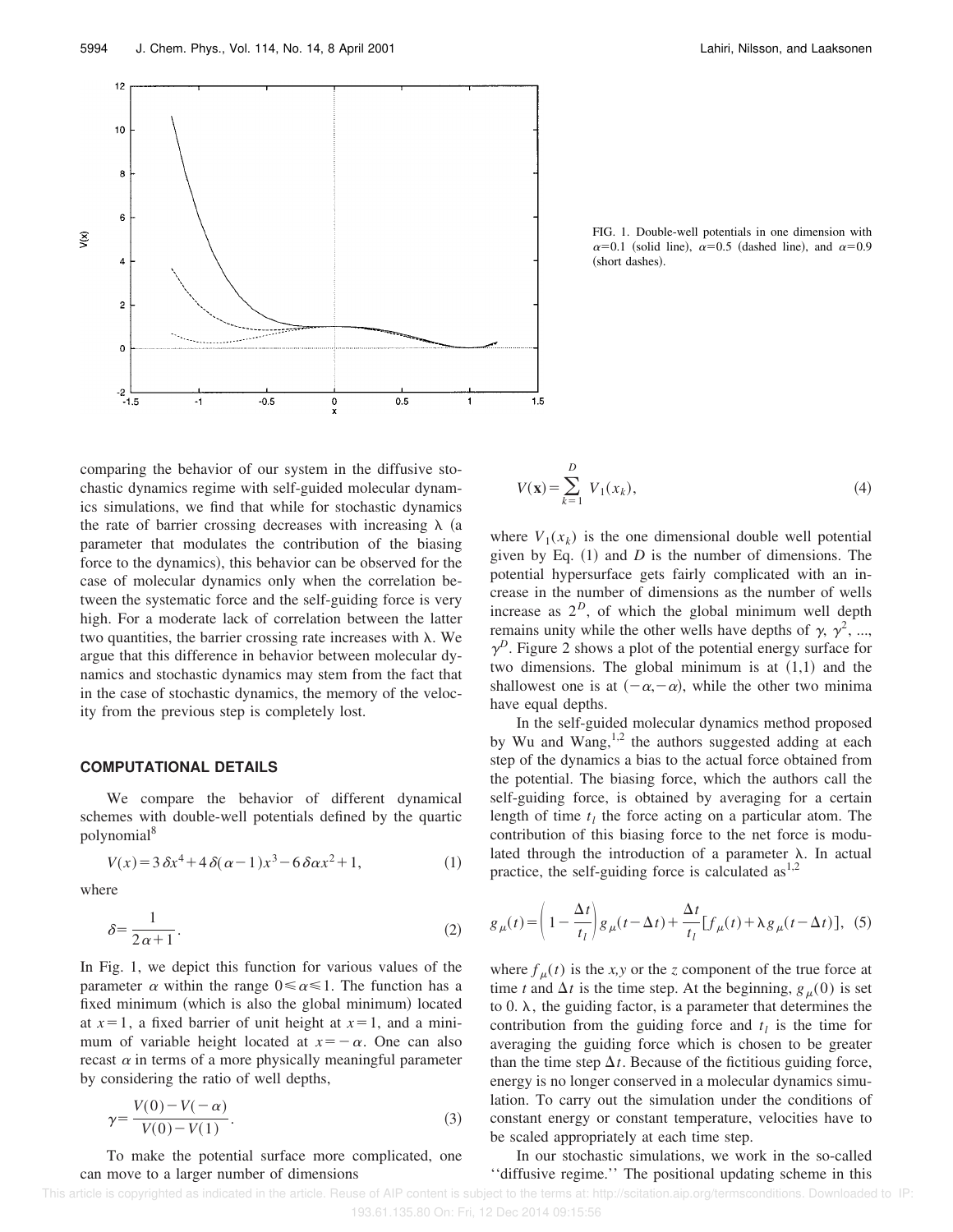

FIG. 2. The potential energy surface in 2D for  $\alpha=0.9$ .

regime for one Cartesian component  $\mu$  of a Brownian particle moving in a potential field is given by $9,10$ 

$$
r_{\mu}(\Delta t) = r_{\mu} + \frac{h}{T} f_{\mu} \Delta t + R_{\mu}, \qquad (6)
$$

where *T* is the temperature in energy units, *h* is the selfdiffusion coefficient,  $\Delta t$  is the time step,  $R_\mu$  is a normally distributed random displacement with zero mean, and

$$
\langle R_{\mu} R_{\nu} \rangle = 2h \Delta t \, \delta_{\mu\nu} \,. \tag{7}
$$

As in the molecular dynamics case, for simulating selfguided motion, we bias the potential derived force (the systematic component)  $f_{\mu}$  to  $f_{\mu} + \lambda g_{\mu}$ .

In the stochastic simulations, we used arbitrary units in which the values of  $h$  and  $T$  were kept at 0.1 (for calculating mean first escape time or number of barrier crossings, the values of *h* and *T* were however set to 0.3 to increase the number of transitions between basins). The time step  $\Delta t$  was set to 0.0001. Trajectories were calculated for 10 million time steps saving every 1000th step. In most of the results reported, the simulations were started from the point  $(0,0)$ . However, different initial points were examined to check whether it has any effect on the general conclusions.

Molecular dynamics simulations were carried out on a chain of  $N+1$  oscillators (Fig. 3) in which those numbered 1 to  $N$  has on-site harmonic potentials,<sup>11</sup>



FIG. 3. Diagram of a part of a one-dimensional chain of coupled oscillators interacting with a particle moving in the double-well potential. (Drawn after Fig. 3 of Ref. 11.)

$$
H = \sum_{k=1}^{N} \left[ \frac{\nu_k^2}{2} + \frac{c}{2} (x_k - x_{k-1})^2 + \frac{1}{2} x_k^2 \right],
$$
 (8)

and the particle at the  $N+1$ th site is subjected to the bistable potential given in equation  $(1)$ . We assume also the existence of the periodic boundary conditions, so that the oscillators 1 and  $N+1$  are coupled together in the same way as the rest of the oscillators in the chain. Molecular dynamics simulations of this deterministic model were carried out with the Verlet leapfrog algorithm.<sup>12</sup>

The self-guiding force at each step was calculated from Eq. (5). However, it was only the systematic part of the force coming from the quartic potential that was used to calculate the self-guiding term. The resulting velocity was scaled by the factor  $\chi_E$  in one of the half-steps of the leapfrog integrator,

$$
v'_{k}\left(t+\frac{\Delta t}{2}\right) = \chi_{E}v_{k}\left(t-\frac{\Delta t}{2}\right),\tag{9}
$$

where  $\chi_E$  is calculated at each step by equating the kinetic energy change with the negative of the potential energy  $change.<sup>1</sup>$ 

The initial positions were selected as the zeros of the respective coordinates for the molecular dynamics simulations and velocities were drawn from a Maxwellian distribution corresponding to an initial temperature which was taken as 0.5 in arbitrary units for our simulations. The coupling parameter *c* was also kept at 0.5 for all the simulations. One million time steps of dynamics were investigated for each run with a step length of 0.001 and a saving frequency of 1000 steps.

For analysis of the dynamics we used the mapping function, $11$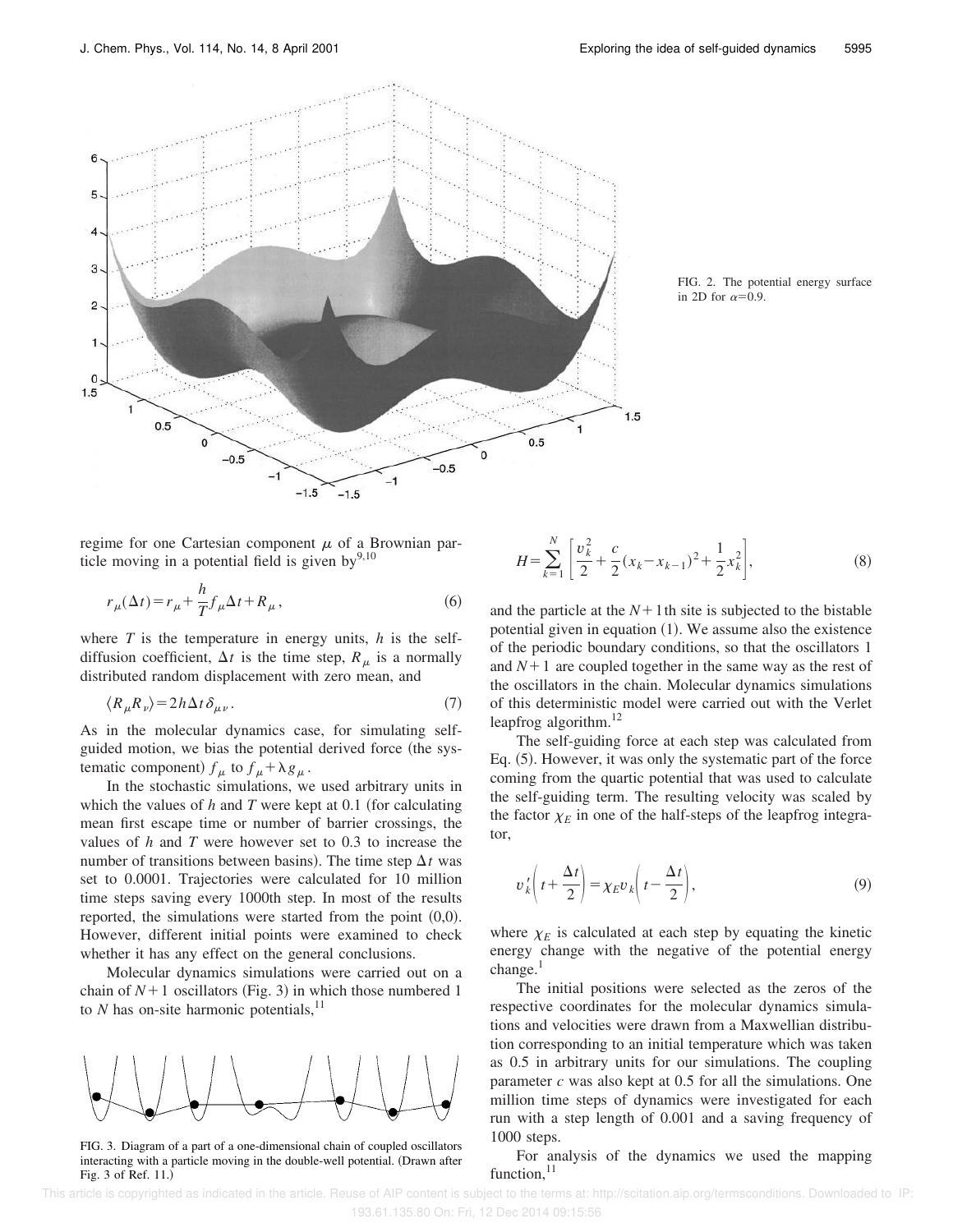

FIG. 4. Number of barrier crossing events as a function of  $\lambda$  from Brownian dynamics simulations of a testparticle in a one-dimensional double-well potential.

$$
T_c = \sum_i \delta(t - t_i), \tag{10}
$$

where  $t_i$ ;  $i = 1,2,...$  are now the instants of time at which the particle crosses in either direction the unstable equilibrium point at  $x_{N+1}=0$ . The average number of barrier crossings were calculated by running ten simulations which differed only in the seeds for generating the distribution of an initial velocity assignment.

#### **RESULTS AND DISCUSSION**

Some qualitative inferences about the effect of the biasing force on the dynamics can be arrived at immediately from the form of Eq.  $(6)$ . The behavior of the system would depend on the instantaneous relationship between  $f_{\mu}$  and  $g_{\mu}$ and also on the magnitude of  $\lambda$  which determines the degree of contribution of the biasing force to the net force acting on the system. If  $f_{\mu}$  and  $g_{\mu}$  happen to be closely correlated and of the same order of magnitude, then there literally occurs an enhancement of the systematic component of the force. But this can also be formally interpreted as an effective reduction of the temperature of the system, which consequently would make the system less able to cross barriers. On the other hand, if the two forces happen to be anticorrelated, the opposite will be expected to happen. This can be easily visualized as once a system gets into a slope of a potential minimum, its dynamics will rapidly drive it to the bottom, and hinder its escape by enhancing the downward force.

These general expectations were largely confirmed by quantitative calculations. The number of barrier crossings in a fixed interval of time as a function of  $\lambda$  is plotted in Fig. 4 for Brownian dynamics in one dimension. The plot shows



FIG. 5. Phase portrait from a Brownian dynamics simulation at  $T=0.1$ .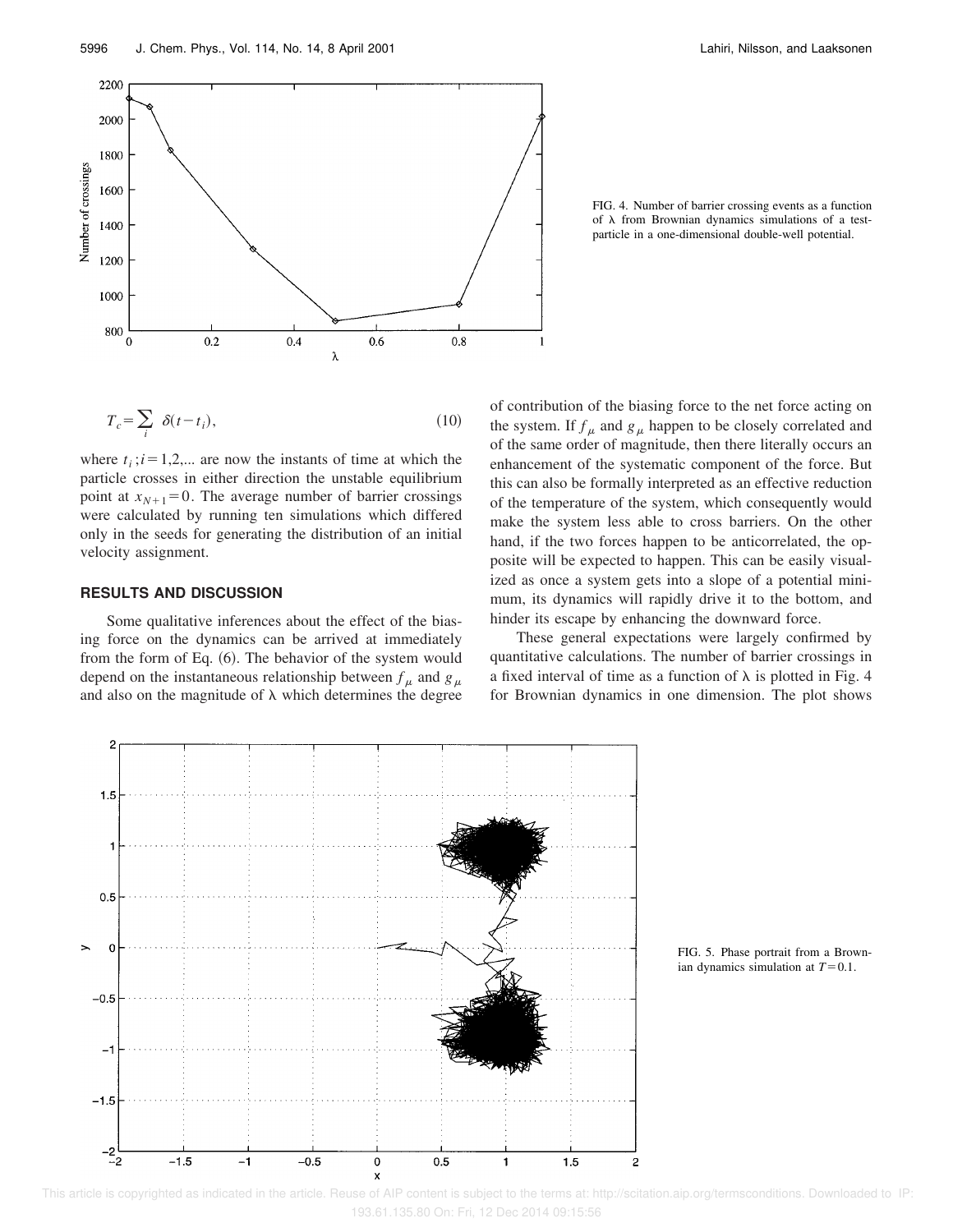

FIG. 6. Self-guided Brownian dynamics at  $T=0.1$  with  $\lambda$  (a) 0.2, (b) 0.5, (c)  $0.8$ , and  $(d) 1.0$ .

very clearly that the number of barrier crossing at first falls off with increasing  $\lambda$ . However, at large values of  $\lambda$  it starts to increase again.

Increasing the number of dimensions yields similar results. By suitably choosing the temperature and the selfdiffusion coefficient we can make the system stay at a particular minimum in a two-dimensional energy landscape for a considerable period of time. Brownian dynamics simulation at one such temperature  $(T=0.1)$ , leads to a trapping of the system in two of the four minima as shown in Fig. 5. Interestingly however, addition of the self-guiding term (with the averaging time  $t_l$ = 0.1) in the Brownian dynamics at the same simulation condition did not introduce any enhanced sampling over the phase space at small values of  $\lambda$ . On the contrary, as shown in Fig. 6, it resulted in a longer trapping in a local minimum than in the conventional case. On further increasing  $\lambda$ , it was observed that the sampled space actually decreased to a certain point with an increase in  $\lambda$  after which it started to increase again. At a large value (e.g.,  $\lambda=2$ ) the configurational space is almost uniformly



FIG. 7. Mean time of the first escape plotted against  $\lambda$ from Brownian dynamics simulations in the twodimensional potential surface.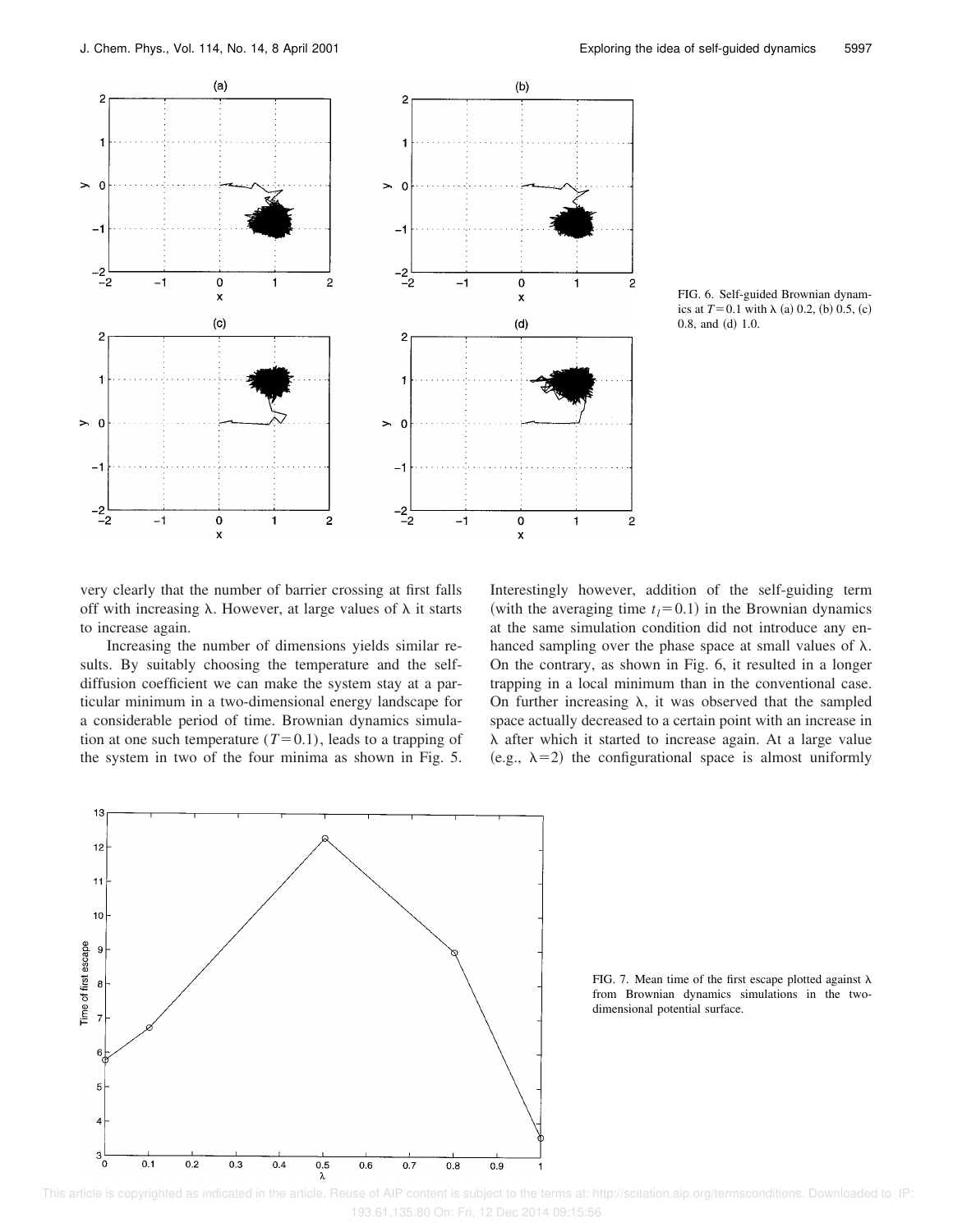TABLE I. Correlation between  $f_x$  and  $g_x$  for different values of  $\lambda$ .

.

| TABLE II. Correlation between $f_x$ and $g_x$ for different values of $\lambda$ and $t_1$ |  |  |  |  |
|-------------------------------------------------------------------------------------------|--|--|--|--|
|                                                                                           |  |  |  |  |

| λ   | Correlation coefficient | л    |
|-----|-------------------------|------|
| 0.0 | 0.74                    | 0.00 |
| 0.2 | 0.66                    | 0.02 |
| 0.5 | 0.49                    | 0.05 |
| 0.8 | 0.22                    | 0.08 |
| 1.0 | 0.00                    | 0.10 |
|     |                         |      |

sampled (not shown). This observation is supported quantitatively by the estimation of ''mean first escape time'' from a basin. In Fig. 7 we have plotted the mean first escape time of the system from the basin  $(1, -1)$  at various values of  $\lambda$ . 1000 trajectories were sampled to calculate the mean for each  $\lambda$ . From the figure one can clearly see that with increasing  $\lambda$ , the mean time for making a jump over the barrier separating the starting basin from the rest increases at first, reaches a maximum, and then decreases.

To understand why larger values of  $\lambda$  lead to a "better" sampling, we looked at the correlation of the self-guiding force with the systematic component (Table I). As we can see, at small values of  $\lambda$ , the self-guiding force is much more correlated with the systematic force than at larger  $\lambda$ s. Again at larger values of  $\lambda$ , the contribution of the biasing force to the dynamics is in itself considerable. As a result, one may think of the effect of self-guiding at larger  $\lambda$  as an effective increase in the inertia of motion.

Since the foregoing results clearly run contrary to that obtained by the original authors employing molecular dynamics simulations, it was necessary to examine the question in more detail to find out the origin of this difference. For that purpose we adopted a fully Hamiltonian model of a particle moving in a double-well potential and coupled to a chain of one-dimensional oscillators as was proposed very recently.<sup>11</sup> This model was designed to analyze the distribution of escape times of a bistable system embedded in a purely deterministic environment for comparing the behavior with its stochastic counterpart and it suits per-eminently our present purpose.

In Fig. 8 we have plotted the mean number of barrier crossings as a function of the parameter  $\lambda$  and the averaging time  $t_l$  for ten molecular dynamics simulations with  $N+1$ 



| λ    | $t_1 = 0.002$ | $t_1 = 0.01$ | $t_1 = 0.1$ |
|------|---------------|--------------|-------------|
| 0.00 | 1.00          | 1.00         | 0.97        |
| 0.02 | 1.00          | 1.00         | 0.96        |
| 0.05 | 1.00          | 1.00         | 0.94        |
| 0.08 | 1.00          | 1.00         | 0.93        |
| 0.10 | 1.00          | 1.00         | 0.93        |

oscillators where  $N=100$ . We find that for  $t<sub>l</sub>=0.1$  there occurs a monotonic increase in the barrier crossing rate with increasing  $\lambda$  as observed by the original authors. Surprisingly, however, for very small averaging time  $t_l = 0.002$  we observe a decrease in the average number of barrier crossings with  $\lambda$  as has been observed in the case of Brownian dynamics. At an intermediate value of  $t_1 = 0.01$  there is a slight increase in the number of barrier crossings with  $\lambda$ . If we calculate the correlation between the systematic part of the force acting on the test-particle and the self-guiding force, we observe (Table II) that for small values of  $t_l$  these two forces are almost completely correlated while the selfguided term is moderately but significantly less correlated to the systematic force when  $t<sub>l</sub> = 0.1$ .

The above results for our deterministic model where the dynamics of the test-particle is subjected to a perturbation from its coupling to other oscillators made us interested about the behavior of the test-particle where no such perturbation was present. In the absence of the biasing term, the motion of the test-particle in the one-dimensional doublewell potential is purely oscillatory. As we can see from Fig. 9, introduction of the self-guided term decreases the time period of this oscillation (or increases the frequency of barrier crossing) for all combinations of  $\lambda$  and  $t_l$  we investigated. However, this result was obtained without applying the velocity scaling procedure.

A rough analytical argument may be presented to understand the previous result. If we consider the dynamics of a particle in a simple harmonic potential, the equation of motion with the self-guided term can be written as

$$
\frac{\partial^2 x(t)}{\partial t^2} = -x(t) - \frac{\lambda}{t_l} \int_{t-t_l}^t [x(\tau) - \lambda g(\tau)] d\tau.
$$
 (11)

FIG. 8. Mean number of barrier crossing events plotted against  $\lambda$  from molecular dynamics simulations with  $t_l$  $= 0.002$  (solid line),  $t_l = 0.01$  (dotted line), and  $t_l = 0.1$ (dashed line).

 This article is copyrighted as indicated in the article. Reuse of AIP content is subject to the terms at: http://scitation.aip.org/termsconditions. Downloaded to IP: 193.61.135.80 On: Fri, 12 Dec 2014 09:15:56